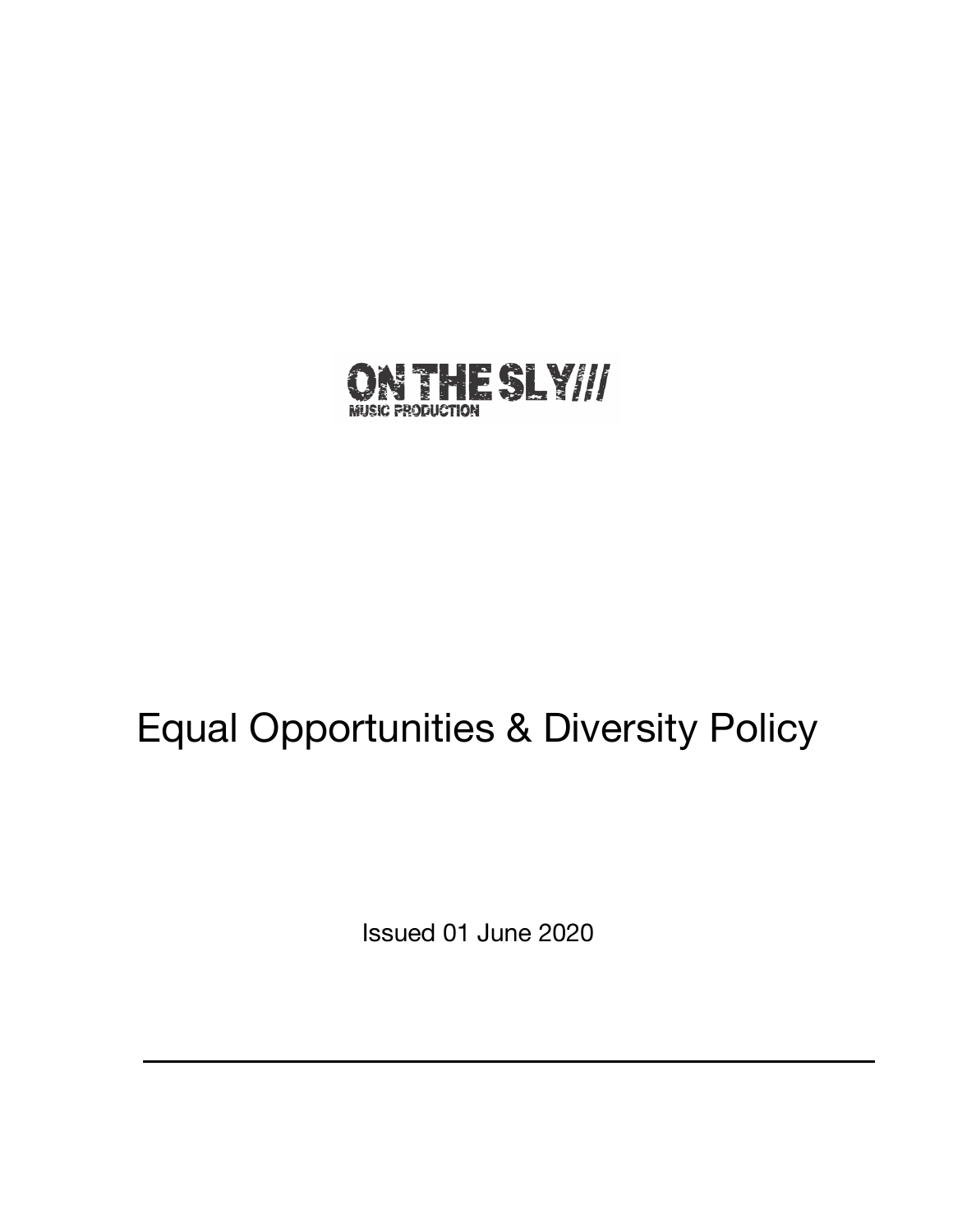Table of Contents

| 01 - Introduction                                 | $\boldsymbol{4}$ |
|---------------------------------------------------|------------------|
| 02 - Equal Opportunities                          | 5                |
| 03 - Discrimination                               | 5                |
| 04 - Commitment                                   | 6                |
| 05 - Display of Provocative or Offensive Material | 7                |
| 06 - Disabilities                                 | 7                |
| 07 - Part-time & Fixed-term                       | 7                |
| 08 - Equal Opportunities Monitoring               | 8                |
| 09 - Breaches of this policy                      | 8                |

## 01 - Introduction

This policy provides detailed information and procedures in relation to Equal Opportunities & Diversity at On The Sly. Please ensure that you are familiar with its content and ask the contact below for further information should you have any questions.

Every effort will be made to ensure the policy is reviewed and reissued in response to future changes in the law. In the event that legal requirements supersede the content of this policy, legal requirements will be followed.

For further information please contact:

Chris Thorpe **Director** On The Sly Music Ltd

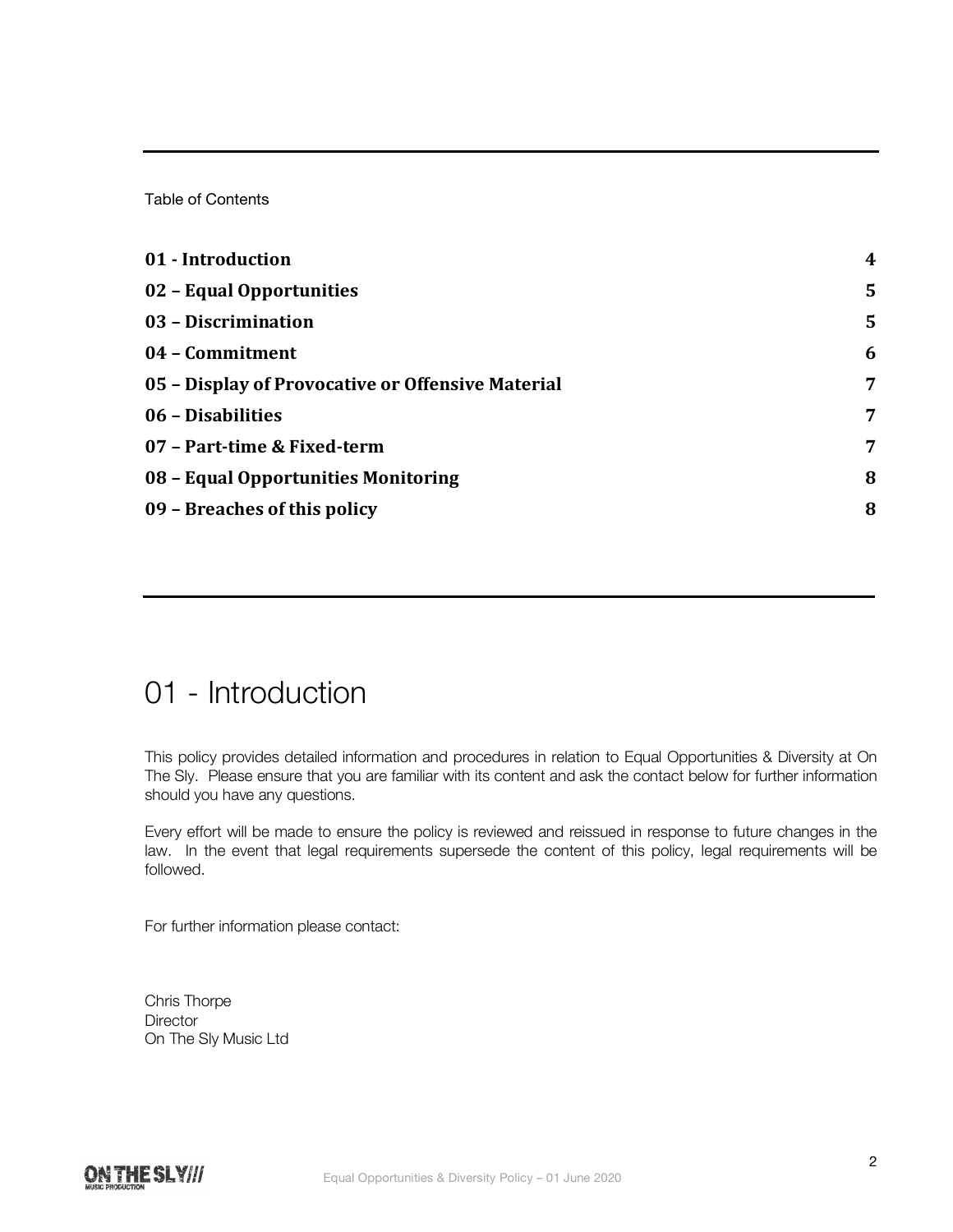## 02 – Equal Opportunities

- 2.1 On The Sly is an Equal Opportunities employer. We are committed to ensuring within the framework of the law that our workplaces are free from unlawful or unfair discrimination because of Protected Characteristics as defined by the Equality Act 2010. We have adopted this policy as a means to achieving these aims.
- 2.2 The Protected Characteristics are:
	- 2.2.1 Age
	- 2.2.2 Disability
	- 2.2.3 Gender Reassignment
	- 2.2.4 Race
	- 2.2.5 Religion or Belief
	- 2.2.6 Sex
	- 2.2.7 Sexual Orientation
	- 2.2.8 Marriage and Civil Partnership
	- 2.2.9 Pregnancy and Maternity
- 2.3 We aim to ensure that our employees achieve their full potential and that all employment decisions are taken without reference to irrelevant or discriminatory criteria.

#### 03 – Discrimination

3.1 You must not discriminate against or harass other people, and this includes current and former Colleagues, job applicants, clients, customers, suppliers, distributors and visitors, whether you interact with them in the workplace or outside the workplace.

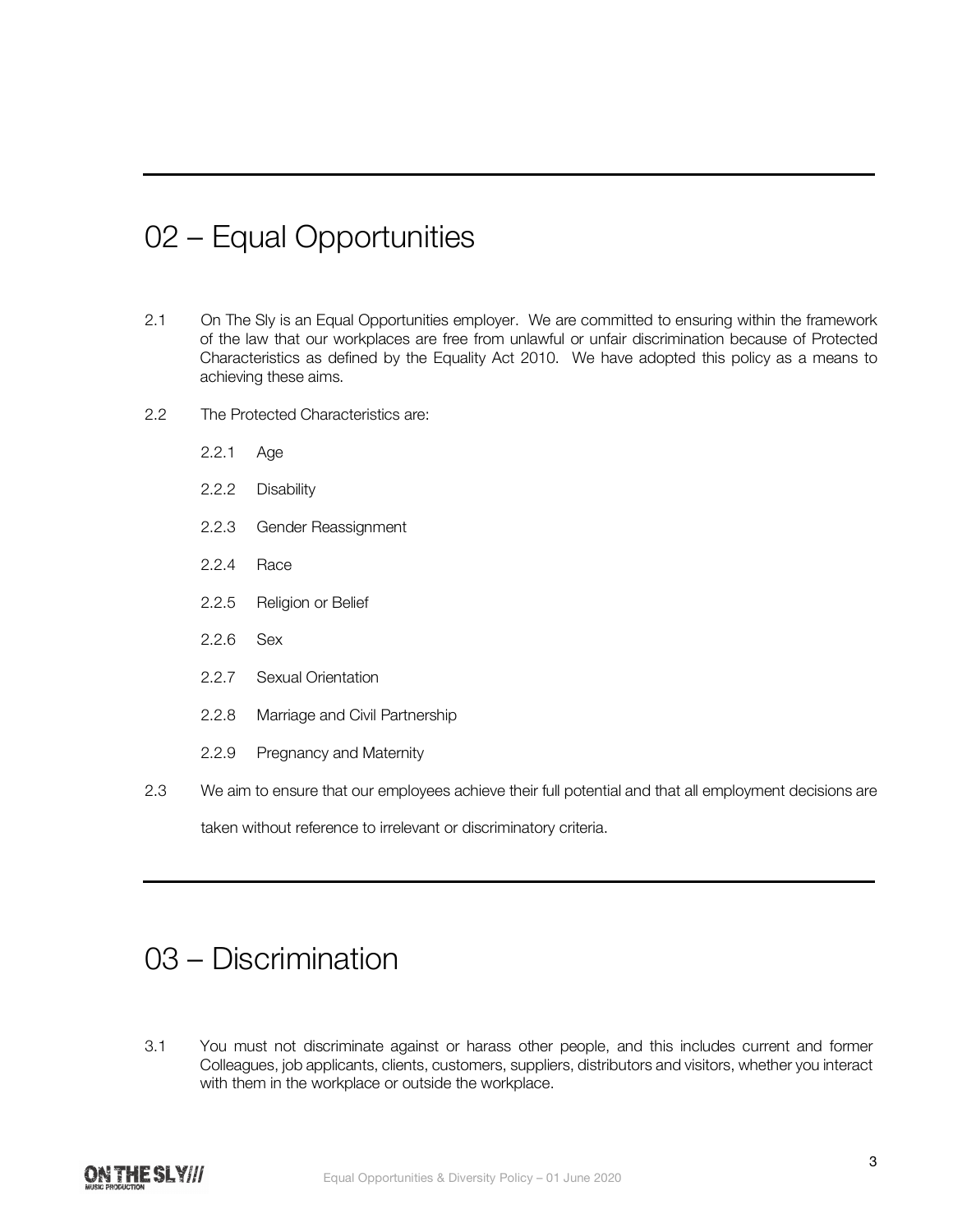- 3.2 On The Sly has a zero tolerance policy towards discrimination. Discrimination includes:
	- 3.2.1 Direct Discrimination When someone is treated less favourably than another person because of a Protected Characteristic.
	- 3.2.2 Associative Discrimination or Discrimination by Association Direct discrimination against someone because they associate with another person who possesses a Protected Characteristic.
	- 3.2.3 Discrimination by Perception Direct discrimination against someone because it is thought they possess a particular Protected Characteristic even if they do not actually possess it.
	- 3.2.4 Indirect Discrimination A provision, criterion or practice that applies to everyone but adversely affects people with a Protected Characteristic more than others, and is not justified.
	- 3.2.5 Harassment Unwanted conduct related to a relevant Protected Characteristic which has the purpose or effect of violating an individual's dignity or creating an intimidating, hostile, degrading, humiliating or offensive environment for that individual. You may complain of such offensive behavior even if it is not directed towards you personally.
	- 3.2.6 Harassment by a Third Party Harassment of employees by third parties such as customers or clients.
	- 3.2.7 Victimisation When an employee is treated less favourably because they have made or supported a complaint or raised a grievance about unlawful discrimination or are suspected of doing so.
	- 3.2.8 Disability Discrimination Any unjustified less favourable treatment because of the effects of a disability, and failure to make reasonable adjustments to alleviate disadvantages caused by a disability.

#### 04 – Commitment

- 4.1 We are committed to ensuring that all of our employees and applicants for employment are protected from unlawful discrimination in employment.
- 4.2 On The Sly approaches recruitment, promotion and other selection exercises such as redundancy on the basis of merit and against objective criteria to avoid discrimination. If possible, more than one person will be involved in shortlisting candidates and/or any selection exercises.
- 4.3 Person and job specifications will be limited to those requirements, which are necessary for the effective performance of the job.
- 4.4 On The Sly takes steps to ensure that vacancies are advertised as widely as possible. We want to attract applications from the best possible candidates, regardless of particular Protected Characteristics. We seek to ensure that advertisements avoid stereotyping or using wording that may discourage particular groups from applying.

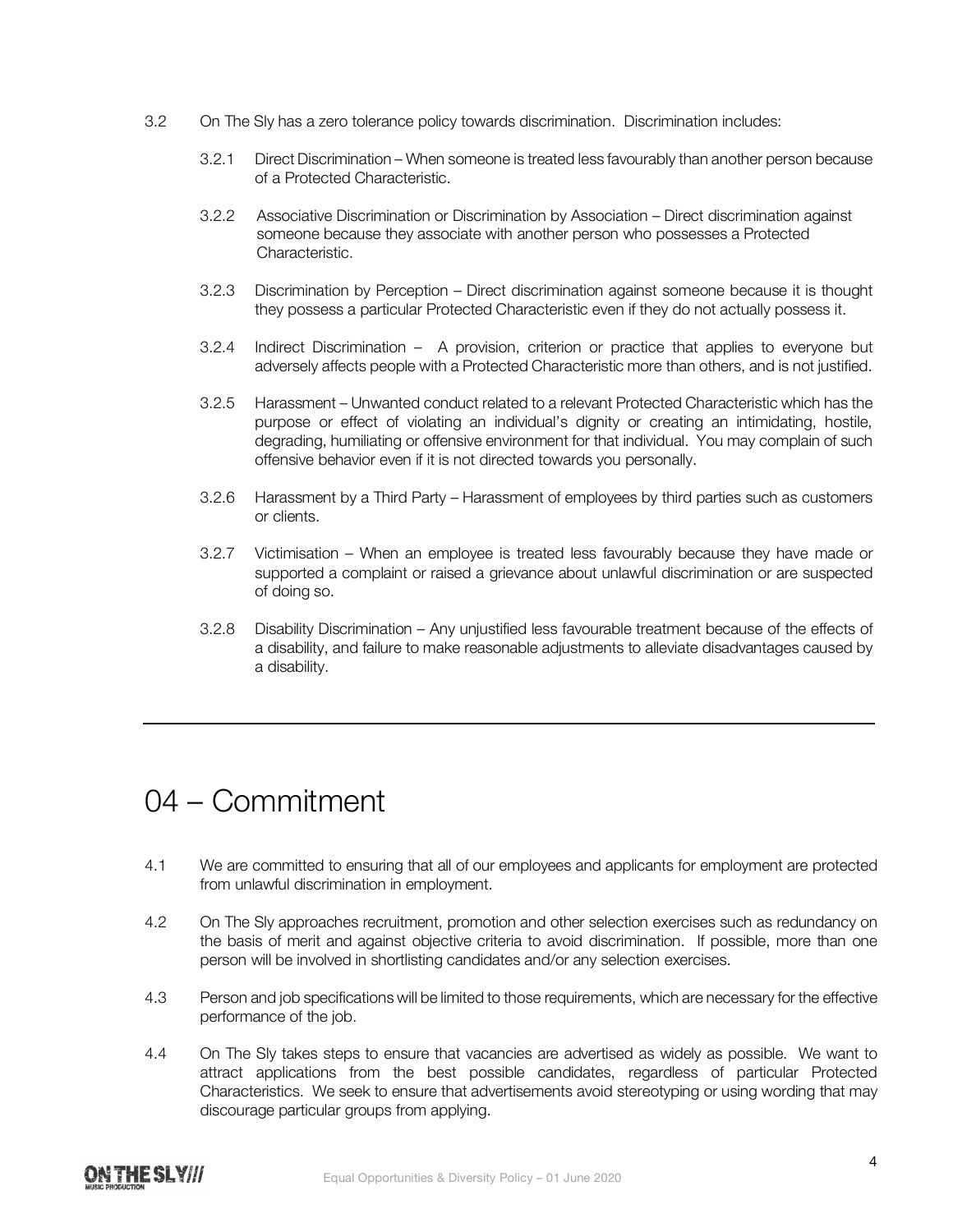- 4.5 Interviews will be conducted on an objective basis and personal or home commitments will not form the basis of employment decisions except where necessary and relevant. We will not ask job applicants questions which might suggest an intention to discriminate on the basis of a particular Protected Characteristic.
- 4.6 It is also our policy not to ask job applicants questions about their health or disability before making a job offer, except in limited circumstances allowed by law (e.g. to see if any adjustments are needed at interview because of a disability).
- 4.7 All employees have the right to equality of opportunity and a duty to implement this policy. We take a strict approach to breaches of this policy, which will be dealt with as a disciplinary matter. Serious cases of deliberate discrimination may amount to gross misconduct.
- 4.8 Anyone who believes that he or she may have been disadvantaged on discriminatory grounds should raise the matter through the Company's grievance procedure.

## 05 – Display of Provocative or Offensive Material

5.1 On The Sly does not tolerate the display of provocative or offensive material on its premises, or the downloading of such material from the internet.

#### 06 – Disabilities

6.1 If you are disabled or become disabled, we encourage you to tell us so that we can consider what reasonable adjustments or support may be appropriate.

## 07 – Part-time & Fixed-term

7.1 Part-time and fixed term colleagues should be treated in the same way as full-time or permanent Colleagues and enjoy no less favourable terms and conditions (on a pro-rata basis where appropriate) unless different treatment is justified.

\_\_\_\_\_\_\_\_\_\_\_\_\_\_\_\_\_\_\_\_\_\_\_\_\_\_\_\_\_\_\_\_\_\_\_\_\_\_\_\_\_\_\_\_\_\_\_\_\_\_\_\_\_\_\_\_\_\_\_\_\_\_\_\_\_\_\_\_\_\_\_\_\_\_\_\_\_\_\_\_\_\_\_\_\_\_